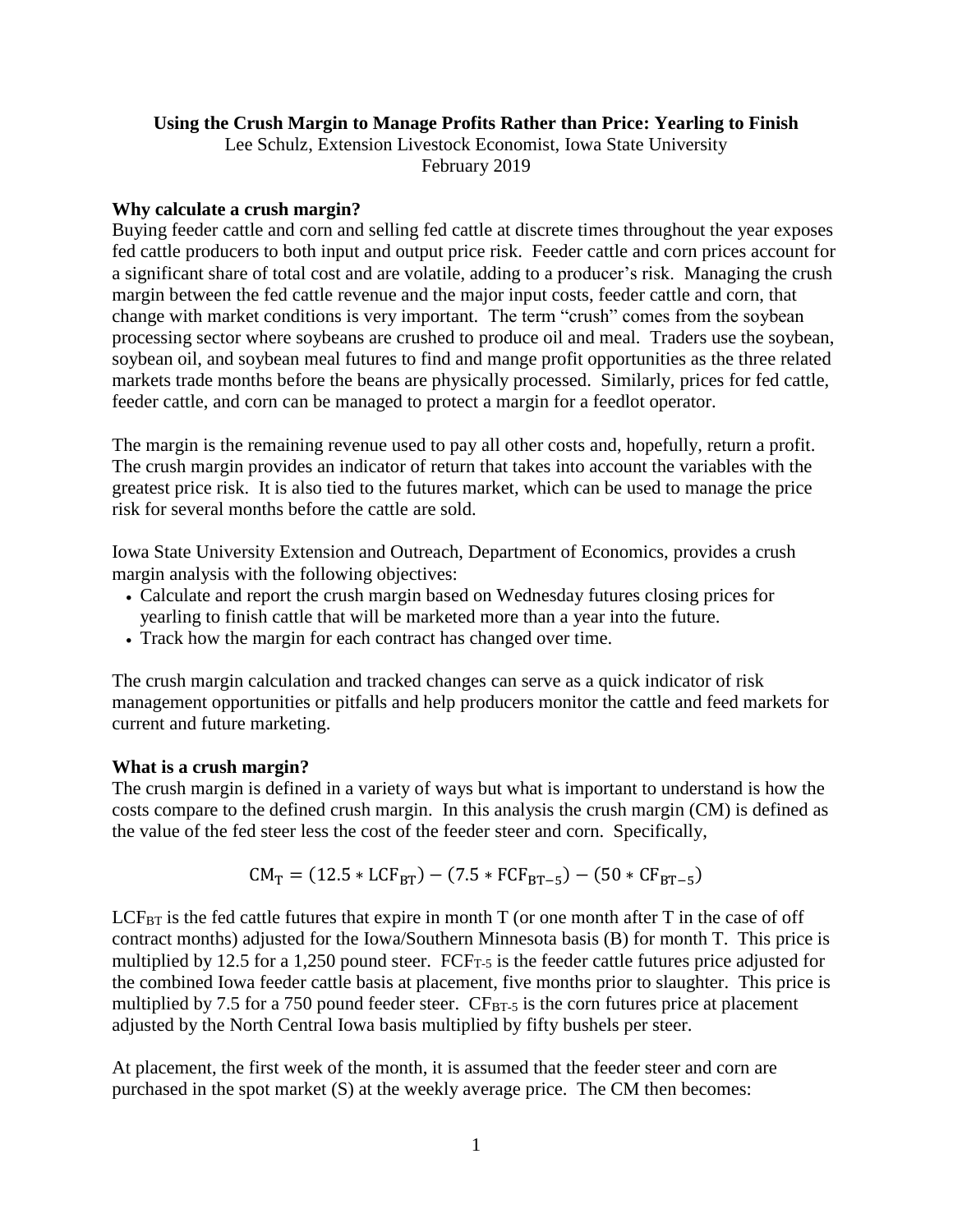$$
CM_T = (12.5 * LCF_{BT}) - (7.5 * FCS) - (50 * CS)
$$

When the fed steers are sold in the spot market at time T the selling price is the weekly average price of Iowa/Southern Minnesota total all grades choice steers. Upon such the final margin is calculated.

#### **What does the crush margin cover?**

The purpose of the crush margin is to serve as a simple indicator of potential returns and not as a measure of profit or loss to any one operation. There are two places that the crush can differ from an individual operation's return. First is the weighting in the crush margin calculation. Individuals may have different carcass weights, feed requirements, or cattle pricing formulas. Second, is in the remaining cost that the crush margin must cover to sustain the enterprise. The weightings will differ between operations and even between groups of cattle, but the key is to use weightings that are accurate enough to signal the general direction and magnitude of margins.

The costs left to be covered by the crush margin also differ across operations and each individual operation should know how much margin is needed to meet its remaining costs. To frame the discussion, the values in Table 1 are from the Iowa State University Estimated Returns for Finishing Yearling Steers and total \$150/head to breakeven. Note that the facility fixed cost is an economic value representing depreciation, interest, repairs, and taxes rather than a cash flow cost reflecting debt service and maintenance. The costs in Table 1 are relatively constant over time while the prices for fed cattle, feeder cattle, and corn may change daily or weekly.

| Two T. Estimated Tearning to Fillish Costs (Ecss Tecaci Steel and C |         |
|---------------------------------------------------------------------|---------|
| Cost Item                                                           | \$/Head |
| Hay, $0.25$ ton                                                     | 18.00   |
| Supplement, 113 pounds                                              | 13.50   |
| Interest $\omega$ 7% on \$1000 (steer and $\frac{1}{2}$ the feed)   | 29.00   |
| Animal health and/or veterinary/medical                             | 11.50   |
| Labor and administrative                                            | 31.00   |
| Transportation                                                      | 18.00   |
| Facility fixed cost                                                 | 15.50   |
| Manure handling                                                     | 2.00    |
| Marketing and miscellaneous                                         | 6.50    |
| Machinery and equipment                                             | 5.00    |
| Total cost (less feeder steer and corn)                             | 150.00  |

Table 1. Estimated Yearling to Finish Costs (Less Feeder Steer and Corn)

Source: Iowa State University Estimated Returns for Yearling to Finish

An operation may have different weighting of cattle prices and feed use and different costs that must be covered, and producers should evaluate how well the crush margin matches their own costs. Regardless, the crush margin can act as an indicator of hedging opportunities by alerting the producer when futures prices are in the desired range. However, it is important to note that the crush margin accounts for fed cattle, feeder cattle, and corn prices together to protect a margin. For example, locking in only a fed cattle price and not a feeder cattle and/or corn price leaves the producer exposed to margin risk.